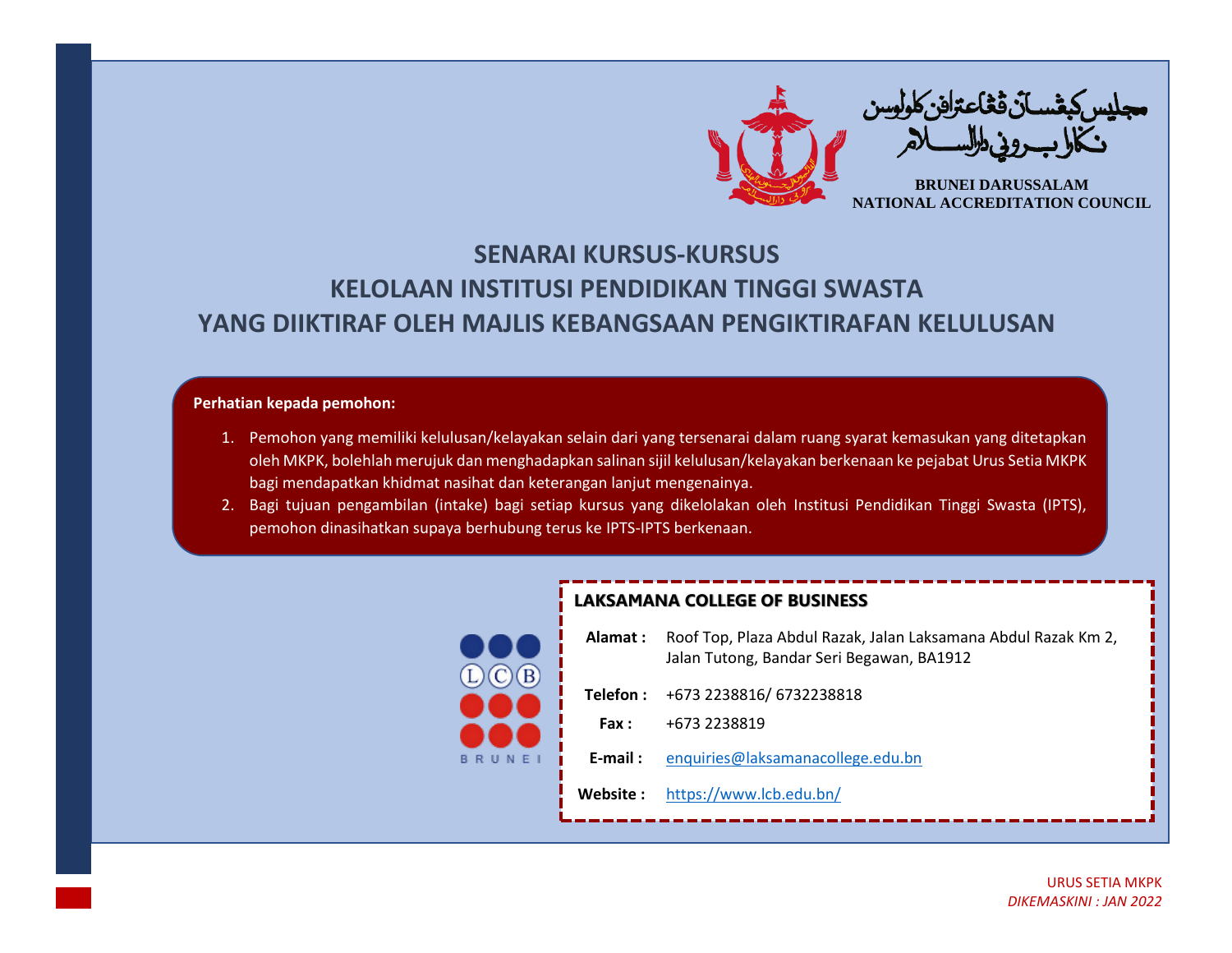| Bil./<br>No.   | Kursus/<br><b>Course</b>                                                                                          | <b>BDQF</b><br><b>Level</b> | <b>Sebanding dengan</b><br>"Comparable to" | <b>Syarat Kemasukan</b><br><b>Entry Requirement</b>                                                                                                                                                                                                                                                                                    |  |  |  |  |  |  |                        |
|----------------|-------------------------------------------------------------------------------------------------------------------|-----------------------------|--------------------------------------------|----------------------------------------------------------------------------------------------------------------------------------------------------------------------------------------------------------------------------------------------------------------------------------------------------------------------------------------|--|--|--|--|--|--|------------------------|
| $\mathbf 1$    | Master of Science International Finance<br>(Program collaboration with University of Chester, United Kingdom)     | $\overline{7}$              |                                            | Sekurang-kurangnya memiliki kelulusan:<br>BA(Hons) Accounting and Finance, or<br>BA (Hons) Marketing, or<br>BA (Hons) Management or any equivalent<br>qualifications<br>[Syarat kemasukan tertakluk kepada syarat dan<br>peraturan yang ditetapkan oleh MKPK dan pihak<br>University of Chester, United Kingdom                        |  |  |  |  |  |  |                        |
| $\overline{2}$ | <b>Master of Science Management</b><br>(Program collaboration with University of Chester, United Kingdom)         |                             |                                            |                                                                                                                                                                                                                                                                                                                                        |  |  |  |  |  |  | <b>Master's Degree</b> |
| 3              | Master of Science Advanced Computer Science<br>(Program collaboration with University of Chester, United Kingdom) |                             |                                            | Sekurang-kurangnya memiliki kelulusan:<br>BSc (Hons) Computer Science, or<br><b>BSc (Hons) Applied Computing, or</b><br>BSc (Hons) Software Engineering or any equivalent<br>qualifications<br>[Syarat kemasukan tertakluk kepada syarat dan<br>peraturan yang ditetapkan oleh MKPK dan pihak<br>University of Chester, United Kingdom |  |  |  |  |  |  |                        |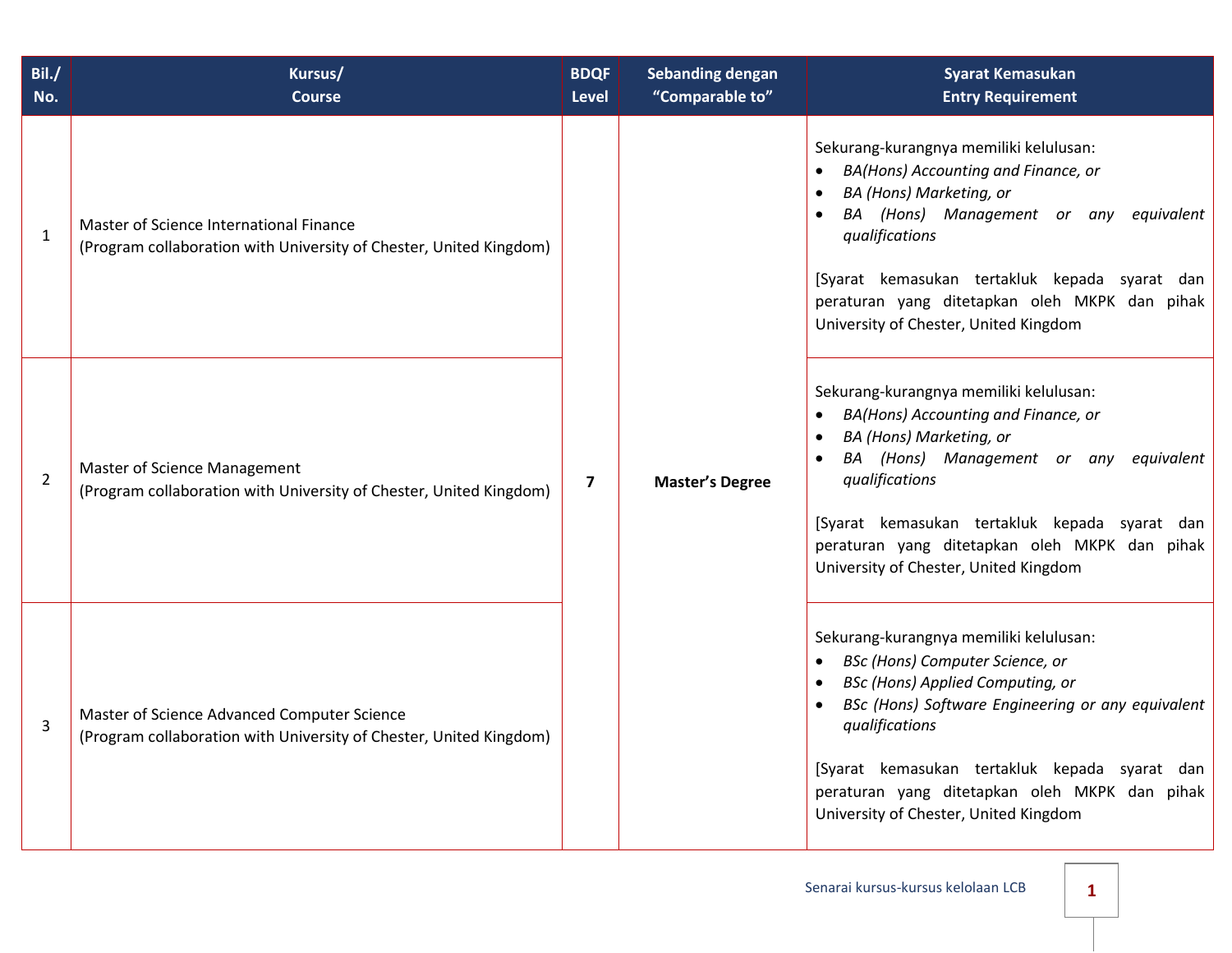| $\overline{4}$ | Bachelor of Science (Hons) Computer Science<br>(Program 3 + 0 in collaboration with University of Chester, United<br>Kingdom)     |   |                                          | Kemasukan Tahun 1 (Level 4)<br>Minimum 240-280 UCAS points - GCE 'A' level or<br>equivalent<br>Extended<br>Diploma/Diploma<br><b>BTEC</b><br>$\bullet$<br>Merit/Distinction profil or equivalent<br>International Baccalaureate - 26 points<br>University Foundation Course conducted<br>by<br>Laksamana College of Business<br>Kemasukan Tahun 2 (Level 5)<br>• BTEC Higher National Diploma or equivalent<br>[Syarat kemasukan tertakluk kepada syarat dan<br>peraturan yang ditetapkan oleh MKPK dan pihak<br>University of Chester, United Kingdom] |
|----------------|-----------------------------------------------------------------------------------------------------------------------------------|---|------------------------------------------|---------------------------------------------------------------------------------------------------------------------------------------------------------------------------------------------------------------------------------------------------------------------------------------------------------------------------------------------------------------------------------------------------------------------------------------------------------------------------------------------------------------------------------------------------------|
| 5              | Bachelor of Science (Hons) Applied Computing<br>(Program 3 + 0 in collaboration with University of Chester, United<br>Kingdom)    | 6 | <b>Bachelor Honours</b><br><b>Degree</b> | Kemasukan Tahun 1 (Level 4)<br>Minimum 112 UCAS points - GCE 'A' level, or<br>International Baccalaureate (IB) - 26 points, or<br>$\bullet$<br>University Foundation Course, or<br>$\bullet$<br>Pearson BTEC Level 3 Diploma in IT or equivalent<br>$\bullet$<br>• Higher National Technical Education (HNTec)                                                                                                                                                                                                                                          |
| 6              | Bachelor of Science (Hons) Software Engineering<br>(Program 3 + 0 in collaboration with University of Chester, United<br>Kingdom) |   |                                          | Kemasukan Tahun 2 (Level 5)<br>Pearson BTEC Level 5 HND in Computing (Software<br>Engineering), or<br>Pearson BTEC Level 5 HND in Computing<br>(Application Development) or any equivalent<br>qualifications.<br>[Syarat kemasukan tertakluk kepada syarat dan<br>peraturan yang ditetapkan oleh MKPK dan pihak<br>University of Chester, United Kingdom]                                                                                                                                                                                               |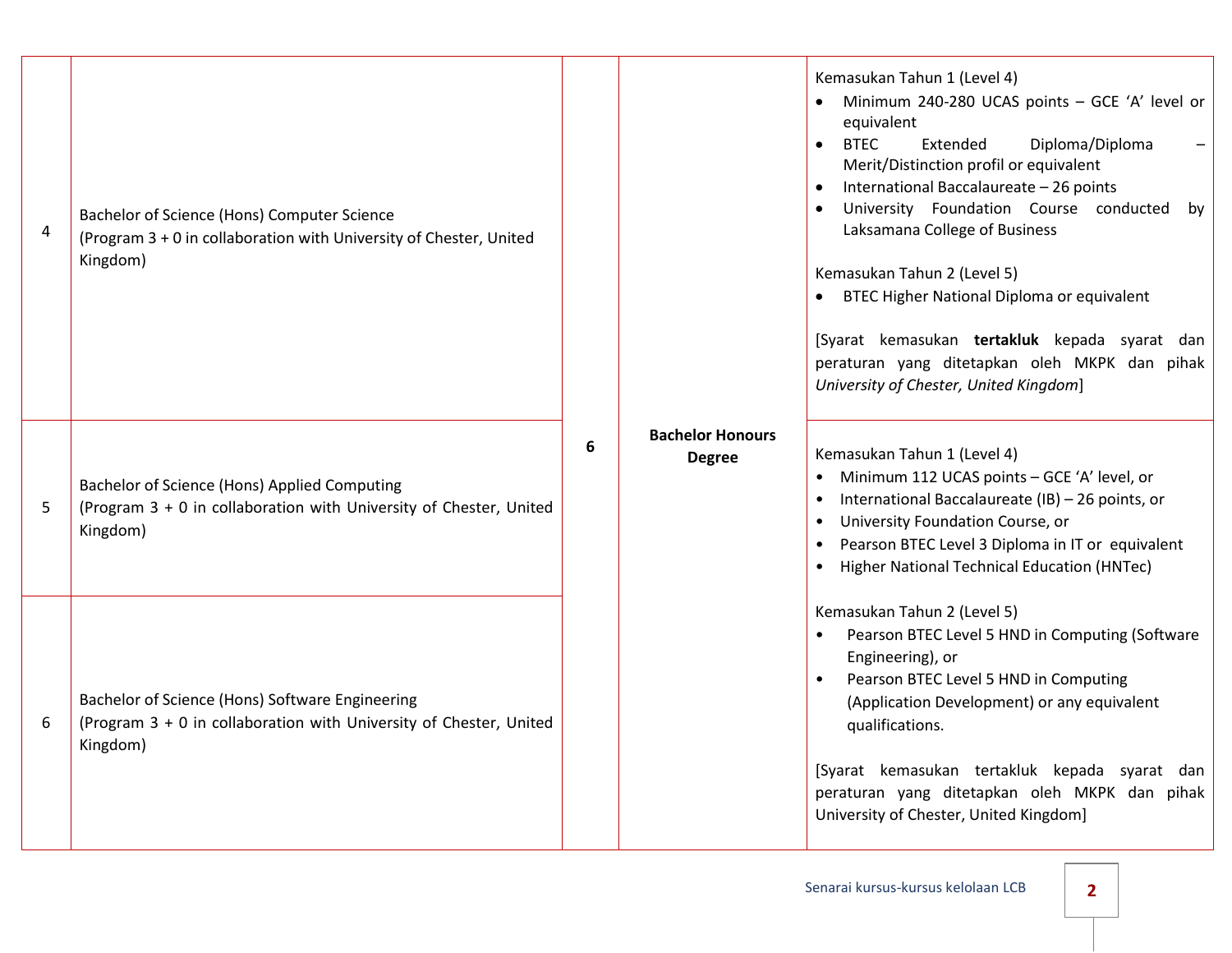| $\overline{7}$ | Bachelor of Arts (Hons) Accounting and Finance<br>(Program 3 + 0 in collaboration with University of Chester, United<br>Kingdom)           | 6<br>6 |                                          | Kemasukan Tahun 1 (Level 4)<br>Minimum 240-280 UCAS points - GCE 'A' level or<br>equivalent<br><b>BTEC</b><br>Extended<br>Diploma/Diploma<br>$\bullet$<br>Merit/Distinction profile or equivalent<br>International Baccalaureate - 26 points<br>University Foundation Course conducted<br>by<br>Laksamana College of Business<br>Kemasukan Tahun 2 (Level 5)<br>BA Common Year 1 conducted by Laksamana College |
|----------------|--------------------------------------------------------------------------------------------------------------------------------------------|--------|------------------------------------------|-----------------------------------------------------------------------------------------------------------------------------------------------------------------------------------------------------------------------------------------------------------------------------------------------------------------------------------------------------------------------------------------------------------------|
| 8              | Bachelor of Arts (Hons) Business Management<br>(Program 3 + 0 in collaboration with University of Chester, United<br>Kingdom)              |        | <b>Bachelor Honours</b><br><b>Degree</b> |                                                                                                                                                                                                                                                                                                                                                                                                                 |
| 9              | Bachelor of Arts (Hons) Marketing<br>(Program 3 + 0 in collaboration with University of Chester, United<br>Kingdom)                        |        |                                          | of Business<br>BTEC Higher National Diploma or equivalent<br>[Syarat kemasukan tertakluk kepada syarat dan<br>peraturan yang ditetapkan oleh MKPK dan pihak<br>University of Chester, United Kingdom].                                                                                                                                                                                                          |
| 10             | Bachelor of Arts (Hons) Events Management<br>(Program 3 + 0 in collaboration with University of Chester, United<br>Kingdom)                |        | <b>Bachelor Honours</b>                  | Kemasukan Tahun 1 (3 tahun pengajian)<br>Minimum 112 UCAS points - GCE 'A' level in English<br>medium subjects, or<br>International Baccalaureate (IB) - 26 points, or<br>$\bullet$<br>University Foundation Course (UFC), or<br>Pearson BTEC Level 3 National Diploma in Business<br>or Hospitality or equivalent<br>Higher National Technical Education Certificate<br>(HNTec)                                |
| 11             | Bachelor of Arts (Hons) International Tourism Management<br>(Program 3 + 0 in collaboration with University of Chester, United<br>Kingdom) |        | <b>Degree</b>                            | Kemasukan Tahun 2 (2 tahun pengajian)<br>BA Common Year One, or<br>$\bullet$<br>Pearson BTEC Level 5 HND in Business or Hospitality<br>Management or equivalent<br>[Nota:<br>Syarat kemasukan tertakluk kepada syarat dan<br>peraturan yang ditetapkan oleh MKPK dan pihak<br>University of Chester, United Kingdom]                                                                                            |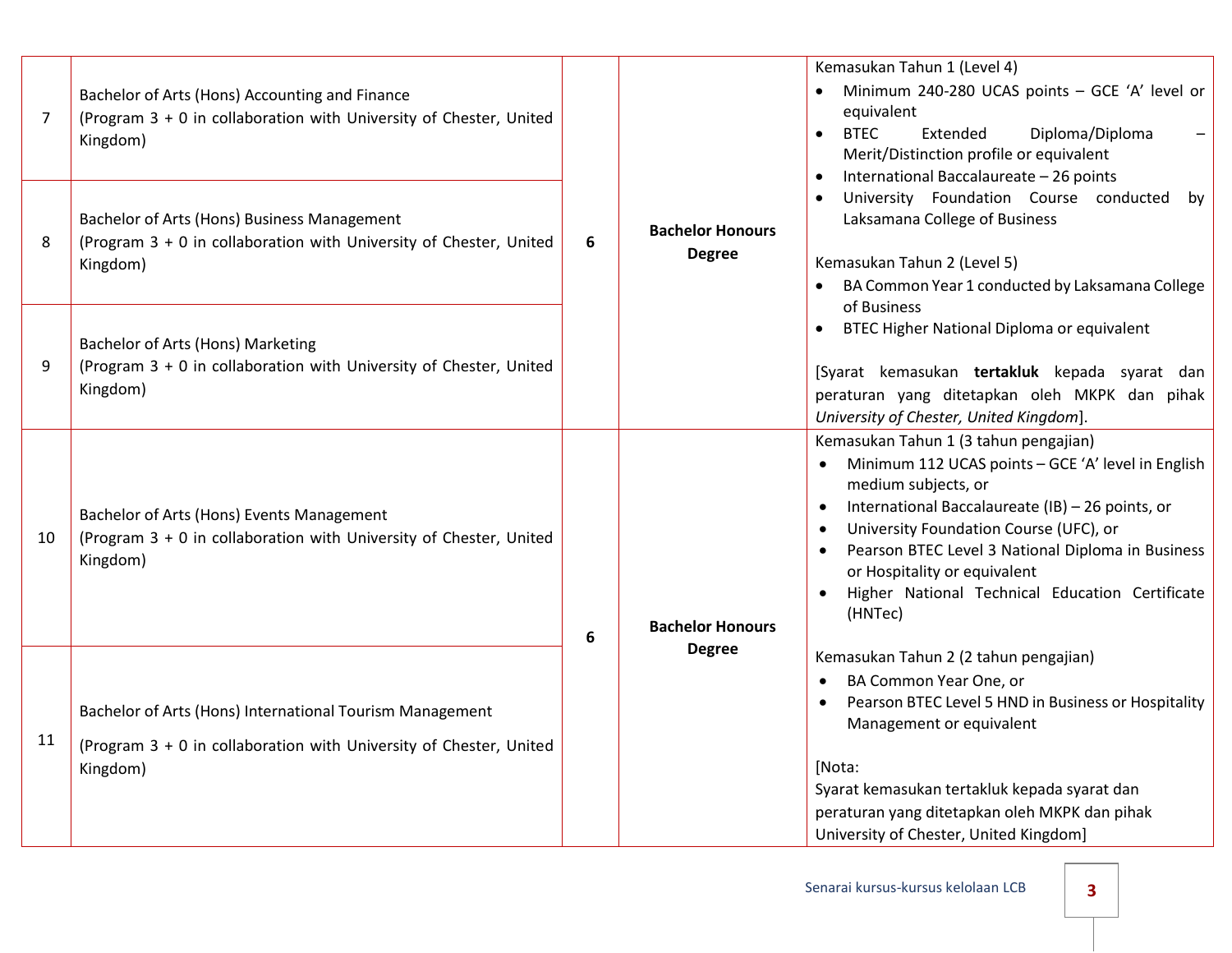| 12 | BA Common Year Degree Program                                                       | $\overline{a}$           | First year study of a 3<br>years bachelor degree<br>programme bagi tujuan<br>meneruskan pengajian<br>ke tahun 2 universiti-<br>universiti yang diiktiraf<br>oleh MKPK. (bukan<br>untuk kemasukan ke<br>dalam perkhidmatan<br>awam) | Kelulusan University Foundation Course (UFC) anugerah<br>Kensington College of Business, UK<br>atau<br>Sekurang-kurangnya 2 GCE 'A' Level (mata pelajaran<br>aliran Inggeris dalam bidang relevan) |
|----|-------------------------------------------------------------------------------------|--------------------------|------------------------------------------------------------------------------------------------------------------------------------------------------------------------------------------------------------------------------------|----------------------------------------------------------------------------------------------------------------------------------------------------------------------------------------------------|
| 13 | University Foundation Course (UFC) (anugerah Kensington College<br>of Business, UK) | $\overline{\phantom{a}}$ | <b>Bridging course khusus</b><br>untuk meneruskan<br>pengajian ke kursus<br><b>BA (Hons) in Business</b><br><b>Studies atau BA (Hons)</b><br>in Marketing (bukan<br>untuk kemasukan ke<br>dalam perkhidmatan<br>awam)              | Minimum 4 GCE 'O' Level (dalam mata pelajaran aliran<br>Inggeris)                                                                                                                                  |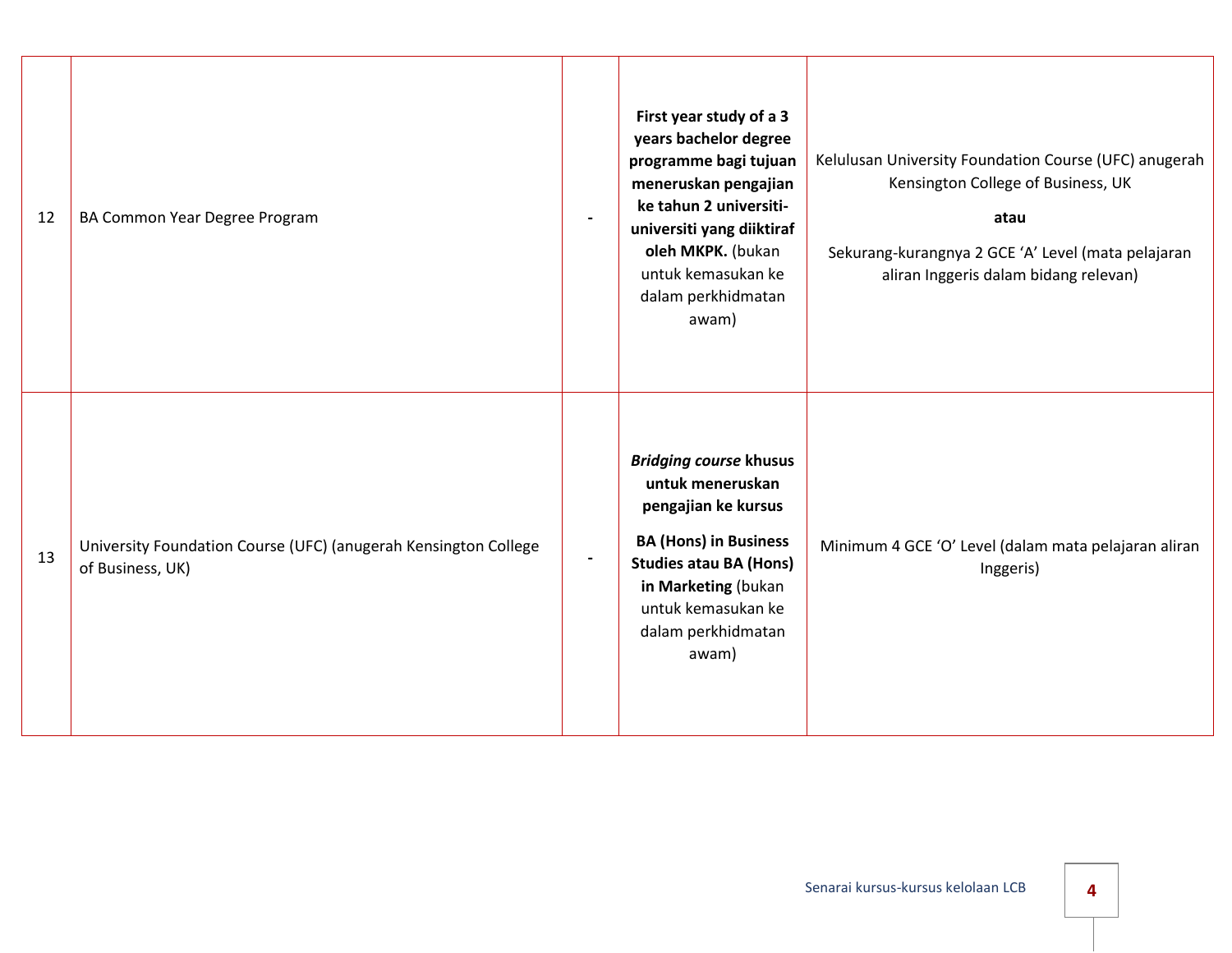| 14 | Pearson BTEC Level 5 Higher National Diploma in Computing<br>(Software Engineering) (RQF)    | 5 | <b>Higher National</b><br><b>Diploma</b> | Sekurang-kurangnya 1 GCE 'A' Level DAN 4 GCE 'O'<br>level dalam mana-mana mata pelajaran yang relevan<br>atau<br><b>BDTVEC/BTEC National Certificate</b>                             |  |  |  |  |  |  |  |
|----|----------------------------------------------------------------------------------------------|---|------------------------------------------|--------------------------------------------------------------------------------------------------------------------------------------------------------------------------------------|--|--|--|--|--|--|--|
| 15 | Pearson BTEC Level 5 Higher National Diploma in Computing<br>(Application Development) (RQF) |   |                                          | atau<br>Pearson BTEC Level 4 Higher National Certificate in<br>Computing                                                                                                             |  |  |  |  |  |  |  |
| 16 | Pearson BTEC Level 5 HND Diploma in Business (Accounting) (RQF)                              |   |                                          |                                                                                                                                                                                      |  |  |  |  |  |  |  |
| 17 | Pearson BTEC Level 5 HND Diploma in Business (Marketing) (RQF)                               |   |                                          | Minimum 1 GCE 'A' Level DAN 4 GCE 'O' Level Credits in<br>English medium subjects (2 Malay subjects and 2<br>English medium subjects)<br>atau<br><b>BDTVEC/BTEC National Diploma</b> |  |  |  |  |  |  |  |
| 18 | Pearson BTEC Level 5 HND Diploma in Hospitality Management<br>(RQF)                          |   |                                          |                                                                                                                                                                                      |  |  |  |  |  |  |  |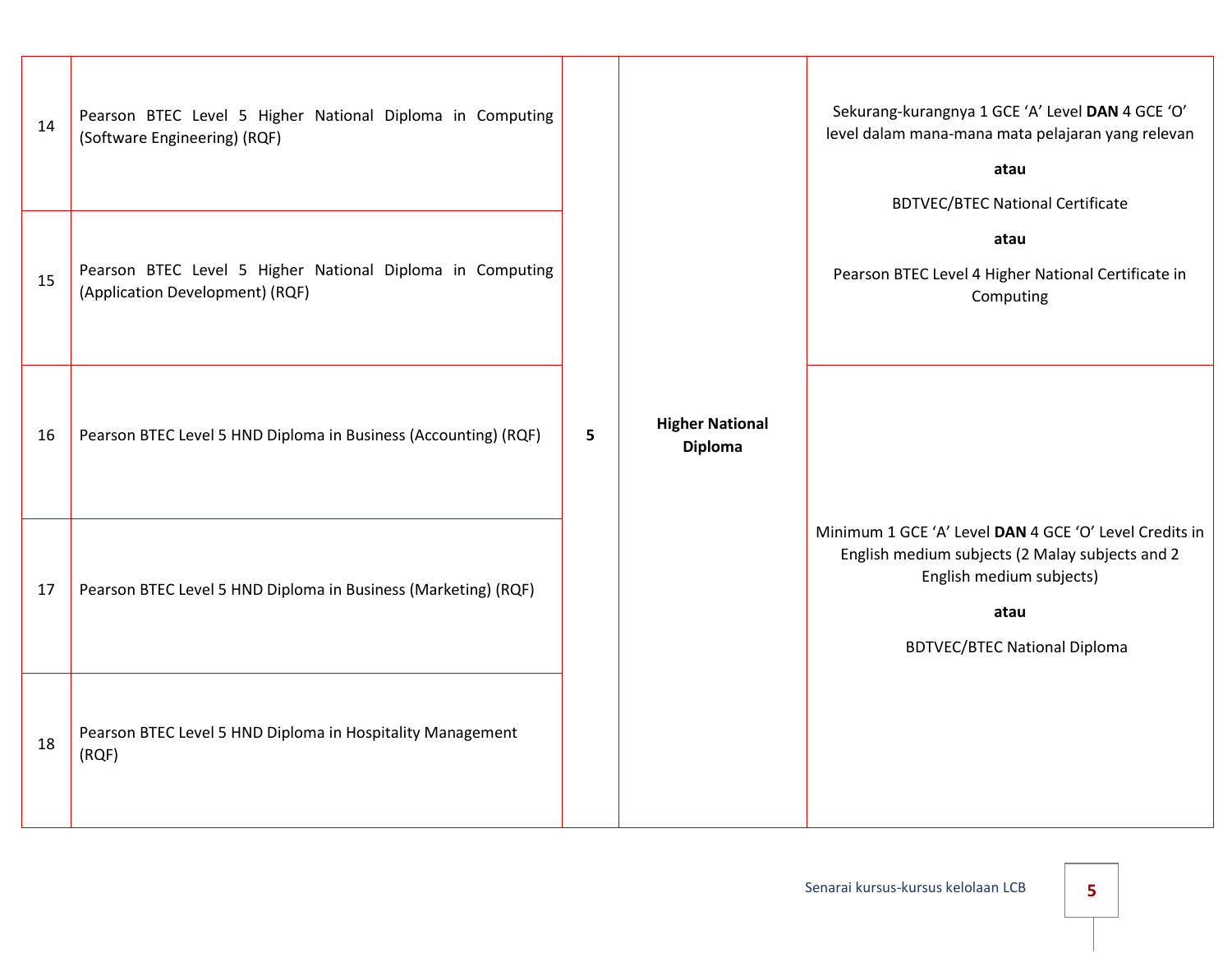| 19 | Pearson BTEC Level 4 Higher National Certificate in Computing<br>(RQF) | 5                       | <b>Higher National</b><br><b>Certificate</b>                                                                                                   | Kelulusan minimum 1 GCE 'A' Level DAN 3 GCE 'O' level<br>dalam mana-mana mata pelajaran relevan<br>atau<br><b>BDTVEC/BTEC National Diploma/National Certificate</b><br>atau<br><b>LCCI Diploma Level 3</b><br>atau<br>University Foundation Course [Kelolaan LCB] |
|----|------------------------------------------------------------------------|-------------------------|------------------------------------------------------------------------------------------------------------------------------------------------|-------------------------------------------------------------------------------------------------------------------------------------------------------------------------------------------------------------------------------------------------------------------|
| 20 | Foundation in Information Technology                                   | $\blacksquare$          | <b>Bridging Course khusus</b><br>bagi melanjutkan<br>pengajian ke bachelor<br>degree Tahun Satu (1)<br>dalam bidang komputer<br>yang berkaitan | 4 GCE 'O' Level Credits in English medium subjects<br>atau<br><b>BDTVEC Pre-National Diploma</b>                                                                                                                                                                  |
| 21 | Pearson BTEC Level 3 Diploma in Business (QCF)                         | $\overline{\mathbf{4}}$ | <b>National Diploma</b>                                                                                                                        | Minimum 4 GCE 'O' Level Credits in English medium<br>subjects (2 Malay subjects and 2 English medium<br>subjects)<br>atau                                                                                                                                         |
| 22 | Pearson BTEC Level 3 National Diploma in Hospitality (QCF)             |                         |                                                                                                                                                | <b>BDTVEC Pre-National Diploma</b><br>atau                                                                                                                                                                                                                        |
| 23 | Pearson BTEC Level 3 Diploma in Information Technology (QCF)           |                         |                                                                                                                                                | Cambridge International Diploma in Business<br>atau<br><b>LCCI Diploma Level 3</b>                                                                                                                                                                                |